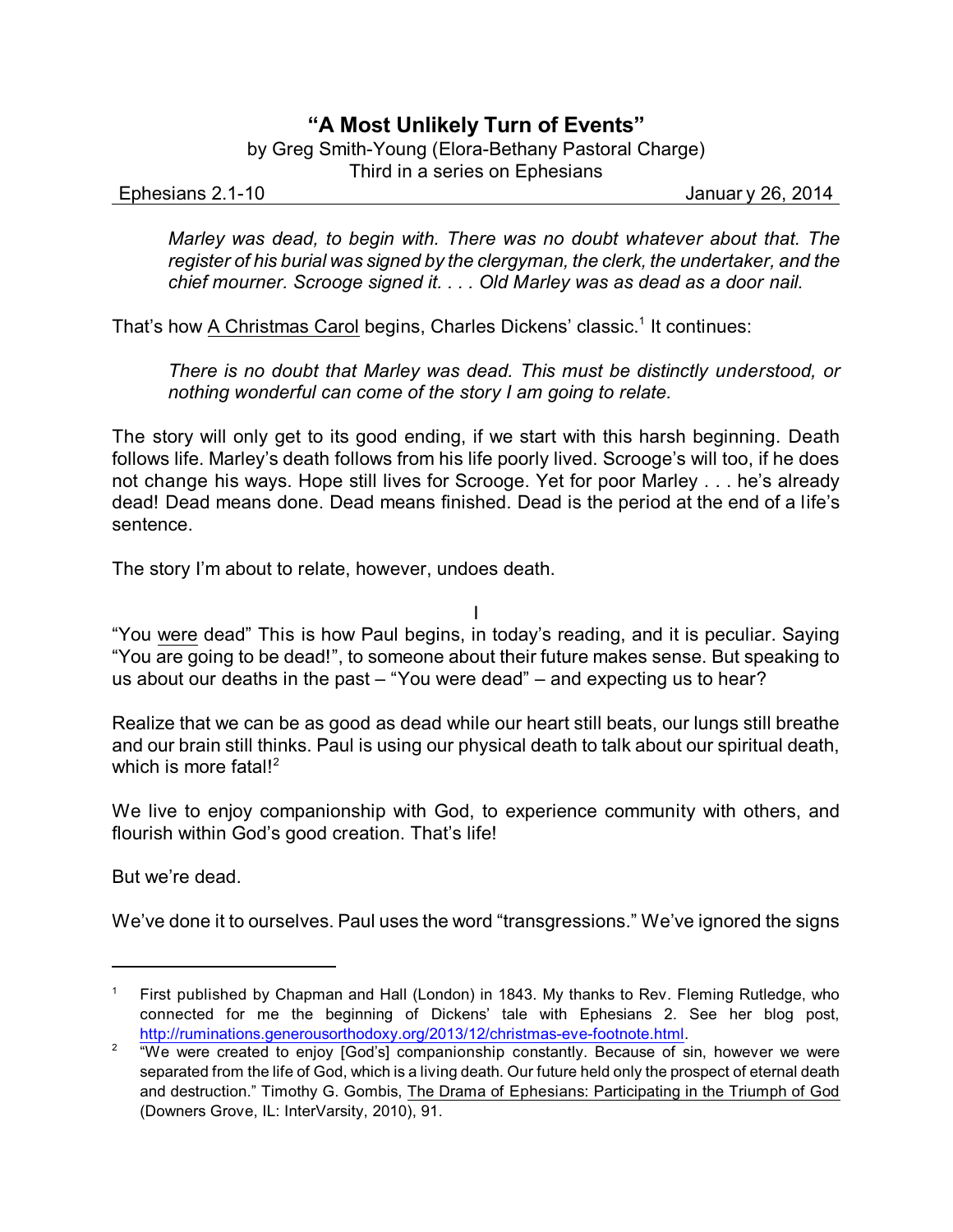and crossed into a minefield. $3$  He uses the word "sin" which is about missing the target, like coming in for a landing, falling short of the runway and crashing instead.<sup>4</sup>

It's like we're driving down a highway, heading for a cliff.<sup>5</sup> We turn onto this road. We do not act loving toward God nor our neighbours. We are responsible. We have a remarkable ability to destroy ourselves and others. Now on this road, we're dead! . . . unless we turn around.

Not so easy, however. All around us, others are heading the same way. Paul calls this "the way of this world." We look at the other travellers, assume it must be the right way, and go with the flow.

It gets worse. Suppose we want to turn off. The signs have been changed, the off ramps closed. It's like the roads authority has been hijacked, and is conspiring in our destruction. Something malevolent has trapped us. We can't imagine any other way to go, even if this is leading off a cliff.

Maybe it's not that bad! Maybe we're only "mostly dead," or mostly alive! We've got problems, but we'll figure them out. Maybe with some help from God. Maybe.<sup>6</sup>

It seems to me our efforts to get humanity right – or just myself – are like treating coughs and sniffles while we're hurtling toward the edge. Perhaps helpful, but beside the point. And given our track record, our efforts are too often like stepping on the gas!

We're dead. This diagnosis is complex and tangled. Many factors work for our destruction. We've put ourselves on this road, we are in it together, and we are stuck.<sup>7</sup> The precipice looms. . . .

II

... But God! ... Two powerful words. Despite what we predict, against the direction things are heading, God does something.

<sup>3</sup> "Transgressions" or "trespasses," from paraptoma ( $\pi \alpha \rho \alpha \pi \tau \omega \mu \alpha$ ) which has the sense of falling away.

<sup>4</sup> "Sin" from hamartia ( $\alpha\mu\alpha\rho\tau\alpha$ ) which comes from a word that means "missing the target."

<sup>5</sup> I adapted the highway image from Tom Wright, Paul for Everyone: The Prison Epistles (Louisville, KY: Westminster John Knox, 2004), 18f.

<sup>6</sup> I paraphrase Tom Wright here. He writes, "Often, today, people don't believe there's much wrong with the human race, and with themselves in particular. As a result, they don't see very much need for God's grace. Perhaps they think, God might help me out in a tight corner here or there, but basically I can get along fine without him. All that God then has to offer, it seems, is a kind of spiritual enhancement of ordinary life, a gentle enrichment of what's already there rather than a radical rescue from immenent disaster." Wright, 22.

<sup>7</sup> ". . . Paul depicts an extremely complex and tangled situation in which a variety of factors work together to produce the oppression of this present evil age. We have here our own captivity, the involvement of Satan and the dynamics of the present evil age, along with the role played by human will." Gombis, 91.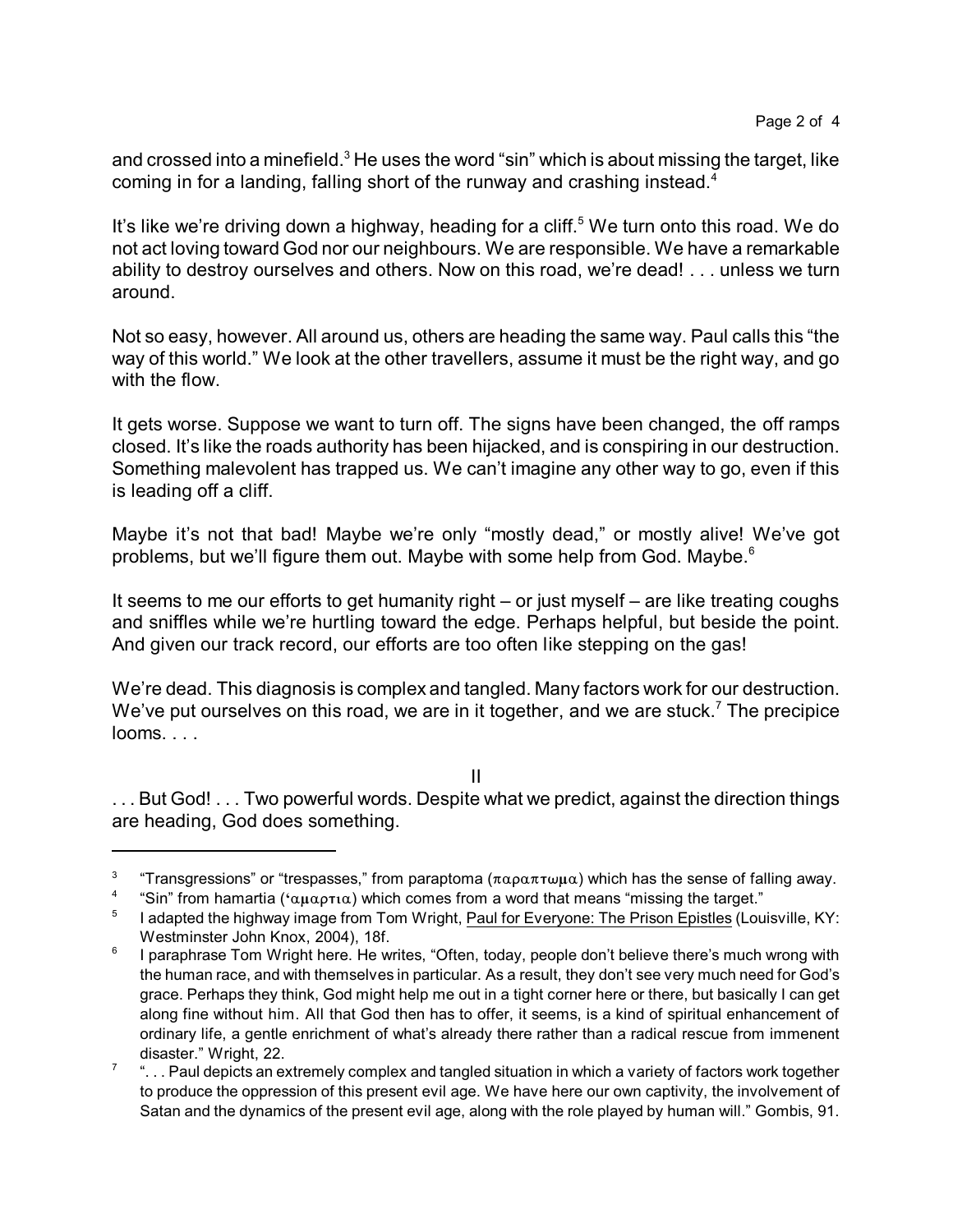God comes in Jesus, and joins us to him. So what happens to Jesus becomes what happens to us. We are dead, and Jesus is crucified, becoming dead with us. God raises Jesus, and God raises us with him.<sup>8</sup> In Jesus, God begins the new beginning, and becomes our new beginning.

We were dead. Now we are alive!

Resurrection is not an add-on.<sup>9</sup> It is not about basically good people who want some forgiveness here and there. Resurrection is not about largely put-together people who want some helpful wisdom. Resurrection is not about mostly self-sufficient people who want some spirituality to top things off. Resurrection is for dead people. When you're dead, nothing else matters.

We were dead in sin . . . but God . . . made us alive with Jesus. We were going the wrong way, missing the mark and crossing the line, again and again. We were going with the ways of this world. We were stuck, heading toward the cliff, pressing the pedal to the floor.

In Jesus, God changed everything. Forgave us. Made a way where there was no way. Set us free. Gave us life. Brought us into a new age. Made us citizens of God's kingdom.

We were dead. Now we are alive!

Of course, we will act sometimes like we're back on that road to nowhere. Switching images, we lived in the cemetery for so long, we have a lot of graveyard habits to unlearn. It takes time for the Holy Spirit to teach once-dead people the rhythms of life.

Yet what needed to get done, God got done in Jesus.

III

Why does God do this?

As someone put it, *"God loves to do good."*<sup>10</sup>

God made us for life not death, delight not despair. Despite everything, God still wants that for us. God's passion is to bring us back to it. So God does.

<sup>8</sup> In verses 5-6, Paul employs a chorus of words with the Greek prefix "syn-" (**sun**) which means "with" or "co-". Michael Gorman captures the meaning: God "coenlivened, coraised, and coexalted us with Christ." Apostle of the Crucified Lord: A Theological Introduction to Paul & His Letters (Grand Rapids, MI: Eerdmans, 2004), 510.

<sup>&</sup>lt;sup>9</sup> Eugene H. Peterson, Practice Resurrection: a conversation on growing up in Christ (Grand Rapids, MI: Eerdmans, 2010), 90.

<sup>10</sup> Gombis, 96.